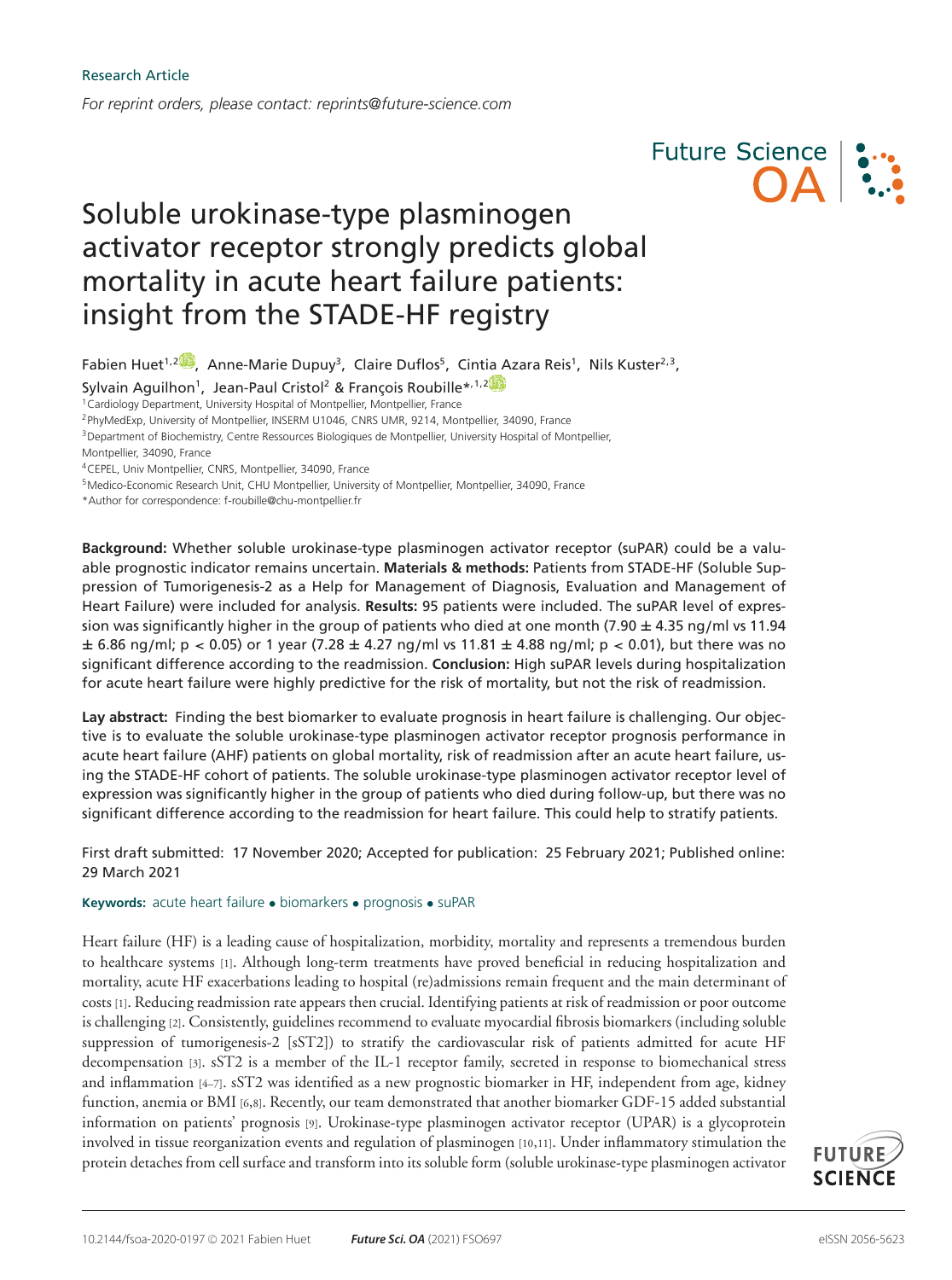receptor [suPAR]), increasing its serum level. High suPAR serum levels are found in case of HF, paving the way for its use as a prognosis biomarker in AHF. Whether suPAR levels decrease with effective therapy and whether suPAR can serve as a valuable prognostic indicator remains uncertain. Our objective is to evaluate the suPAR prognosis performance in AHF patients on global mortality, risk of readmission after acute HF.

## **Materials & methods**

STADE-HF (sST2 as a help for management of diagnosis, evaluation and management of HF) was a single-blinded prospective randomized controlled trial conducted at University Hospital of Montpellier (Internal Medicine and Cardiology Departments) [12]. It included patients hospitalized for acute HF, and the sST2 was measured at J0 and J4. In the intervention group (ST2 group), the treatment was optimized following the value of the sST2; in the control group (BNP group), the cardiologists was blinded to the sST2 and optimized the treatment following usual practice. The design paper was published elsewhere [13] and referenced in clinical trial (NCT02963272).

## Population selection

All patients admitted to our institution between January 2017 and August 2018 for acute HF, with a N-terminal pro B-type natriuretic peptide (NTproBNP)  $\geq$ 450 pg/ml (BNP  $\geq$ 400 pg/ml) at any moment of the hospitalization, or necessity to increase or introduce a diuretic treatment (orally or intravenously) were included in this study. Acute HF decompensation followed the ESC 2016 definition and was independent of left ventricular ejection fraction (LVEF) value. Exclusion criteria were patients <18 years of age, hemodynamic instability, life expectancy <7 days, participation in another study, pregnancy or nursing, patients under justice safeguard, those under protection or under curatorship, and those from whom we were unable to get clear information. All participants signed a written consent form and were aware of their right to withdraw from the study at any time.

## **Methods**

Patients from STADE-HF study had their data retrospectively assessed with the intention of comparing severity and outcomes in patients with HF, according to the serum level of suPAR. suPAR level was measured at patient admission, regardless of study group. Initially, we included 123 participants in the STADE-HF study [12]. Inside this population we could analyse the suPAR level in 47 patients from the control group and 50 patients in the sST2 group. Two patients withdrew consent during follow-up (one in the low sST2 group and one in the control group). The randomization was centralized, stratified on sex, age and glomerular filtration rate (below 30, between 30 and 60 and above 60 ml/min), with varying block sizes unknown to the investigators, and performed using a web-based interface.

# End points

The main clinical end point was the readmission rate for any cause at 1 month and 1 year. Secondary clinical end points were the risk of all-cause death at 1 month and 1 year , the rehospitalization rate for acute HF decompensation at 1 month and 1 year, the duration of initial hospitalization, a tolerance criteria based on the evaluation of kidney function at 1 month after discharge. Endopoint data were collected during a standardized and systematic 1-month follow-up consultation, and by patient files examination, of by phone call for the 1-year events.

# Blood sample tests

At inclusion of patients, routine parameters such as urea, electrolytes, creatinine, N terminal pro brain natriuretic peptide (NT-proBNP), hs-cTnT and C-reactive protein (CRP), were performed on Cobas 8000 (Roche Diagnostic, Meylan, France) using e701 and e602 modules. In addition, venous blood was collected in dry and ethylenediaminetetraacetic acid tubes, immediately centrifuged and frozen (-80◦C) on several aliquots until tested. sST2 plasma concentrations were measured with ASPECT-PLUS ST2 test, a rapid quantitative lateral flow immunoassay with the ASPECT reader (Critical Diagnostics, CA, USA [distributed in France by Eurobio society]) using an ethylenediaminetetraacetic acid plasma aliquot never thawed. In june 2019, the determination of suPAR levels (from plasma aliquot never thawed) was performed with suPARnostic©TurbiLatex reagents provided by ViroGates society (Birkerød, Denmark) and adapted on Cobas 8000 analyzer (module c502) using a turbidimetric method.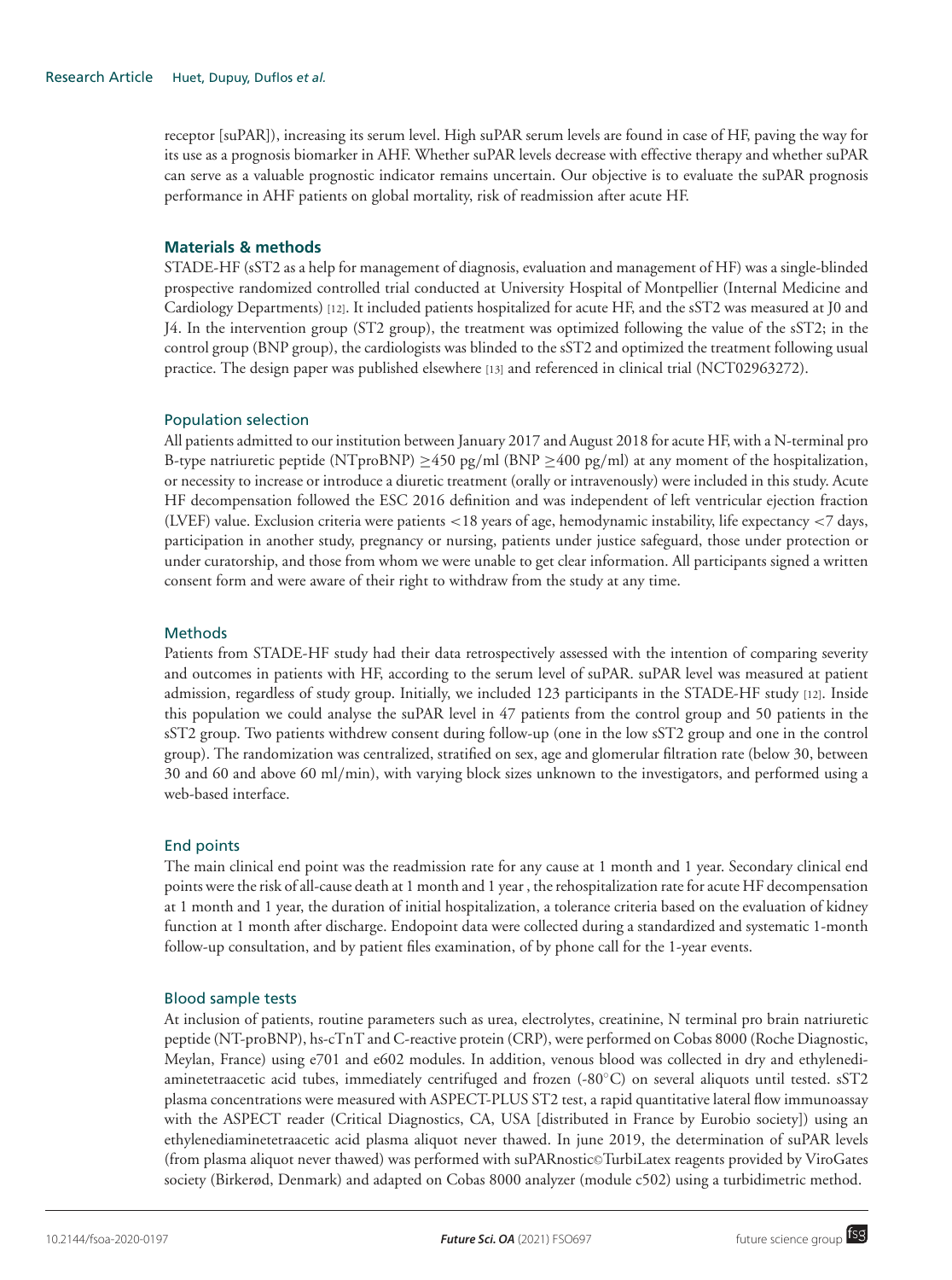| Table 1. Patients baseline characteristics.                                                                                                                                 |                               |
|-----------------------------------------------------------------------------------------------------------------------------------------------------------------------------|-------------------------------|
| <b>Variable</b>                                                                                                                                                             | Total population ( $n = 95$ ) |
| Male gender, n (%)                                                                                                                                                          | 56 (58.9)                     |
| Age (years), median (95% CI)                                                                                                                                                | 77.00 (64.00; 84.00)          |
| BMI, median (95% CI)                                                                                                                                                        | 27.41 (24.54; 30.94)          |
| Smokers, n (%)                                                                                                                                                              | 13 (13.68)                    |
| Diabetes mellitus, n (%)                                                                                                                                                    | 36 (37.89)                    |
| Dyslipidemia, n (%)                                                                                                                                                         | 26 (27.37)                    |
| NYHA scale, n (%)                                                                                                                                                           |                               |
| I                                                                                                                                                                           | 1(1.05)                       |
| $\mathbf{H}$                                                                                                                                                                | 8(8.42)                       |
| III                                                                                                                                                                         | 58 (61.05)                    |
| IV                                                                                                                                                                          | 28 (29.47)                    |
| Etiology of cardiopathy                                                                                                                                                     |                               |
| Ischemic, n (%)                                                                                                                                                             | 34 (35.79)                    |
| Hypertensive, n (%)                                                                                                                                                         | 11 (11.58)                    |
| Valvular, n (%)                                                                                                                                                             | 33 (34.74)                    |
| Arrhythmic, n (%)                                                                                                                                                           | 50 (52.63)                    |
| LVEF, median (95% CI)                                                                                                                                                       | 43.00 (30.00; 50.00)          |
| Pulmonary hypertension, n (%)                                                                                                                                               | 48 (51.06)                    |
| Creatinine clearance, median (95% CI)                                                                                                                                       | 54.00 (34.00; 69.00)          |
| NT-proBNP, median (95% CI)                                                                                                                                                  | 4091.00<br>(2310.00; 7788.00) |
| sST2 level, median (95% CI)                                                                                                                                                 | 112.00 (51.40; 250.00)        |
| sUPAR level, median (95% CI)                                                                                                                                                | 7.67 (4.30; 10.72)            |
| UEF: Loft ventricular ojection fraction: NT proPNP: N terminal are brain patriuratic poptide: NIVHA: Now York Heart Accociation: cCT2: Soluble cuparaccion of tumorigonecic |                               |

n; NT-proBNP: N terminal pro brain natriuretic peptide; NYH. 2; sUPAR: Soluble urokinase-type plasminogen activator receptor.

# Statistical analysis

All variables were described in the whole sample and in subgroups, using mean and standard deviation for continuous values, and number and percentages for the categorical variables. Continuous variables were compared between groups using Student's t test when possible, or using Wilcoxon–Mann–Whitney's test. Qualitative variables were compared using Chi-square's test when possible, or using Fisher's exact test. The prognosis performance of the suPAR was assessed by the area under the receiver operating characteristic (ROC) curve (area under the curve), and by its 95% CI. The added prognosis performance of the suPAR, relatively to known prognostic factors, was assessed using multivariate logistic regression. The first model included clinical factors (age, sex, LVEF) in addition to suPAR, and the second model included biological factors (CRP, NT-proBNP and ST2) in addition to suPAR. If the linearity condition was not met, variables were dichotomized according to their median in our analysis sample. No variables selection was done in multivariate analysis.

# **Results**

# Study population: 95 patients from the STADE HF randomized trial

Ninety-five patients were included in the statistical analysis. The median age was 77.00 (64.00; 84.00) years, with 56 (58.9%) of men. Main etiologies of HF were rhythmic, ischemic, valvular and hypertensive cardiomyopathies. The median LVEF was 43.00% (30.00; 50.00) and the New York Heart Association at inclusion was of stage 3 in 93 patients (56.1%). The mean level of suPAR expression in the global population was  $8.28 \pm 4.76$  ng/ml. Patients baseline characteristics are summarized in Table 1. Flow chart is in Figure 1.

## Primary criterion outcomes

At 1 month, 10 patients (10.35%) died, 17 patients (20.24%) were hospitalized, including eight patients (9.52%) readmitted for HF. At 1 year, 22 patients (23.16%) died and 25 patients (29.07%) were hospitalized, including 14 patients (16.28%) readmitted for HF.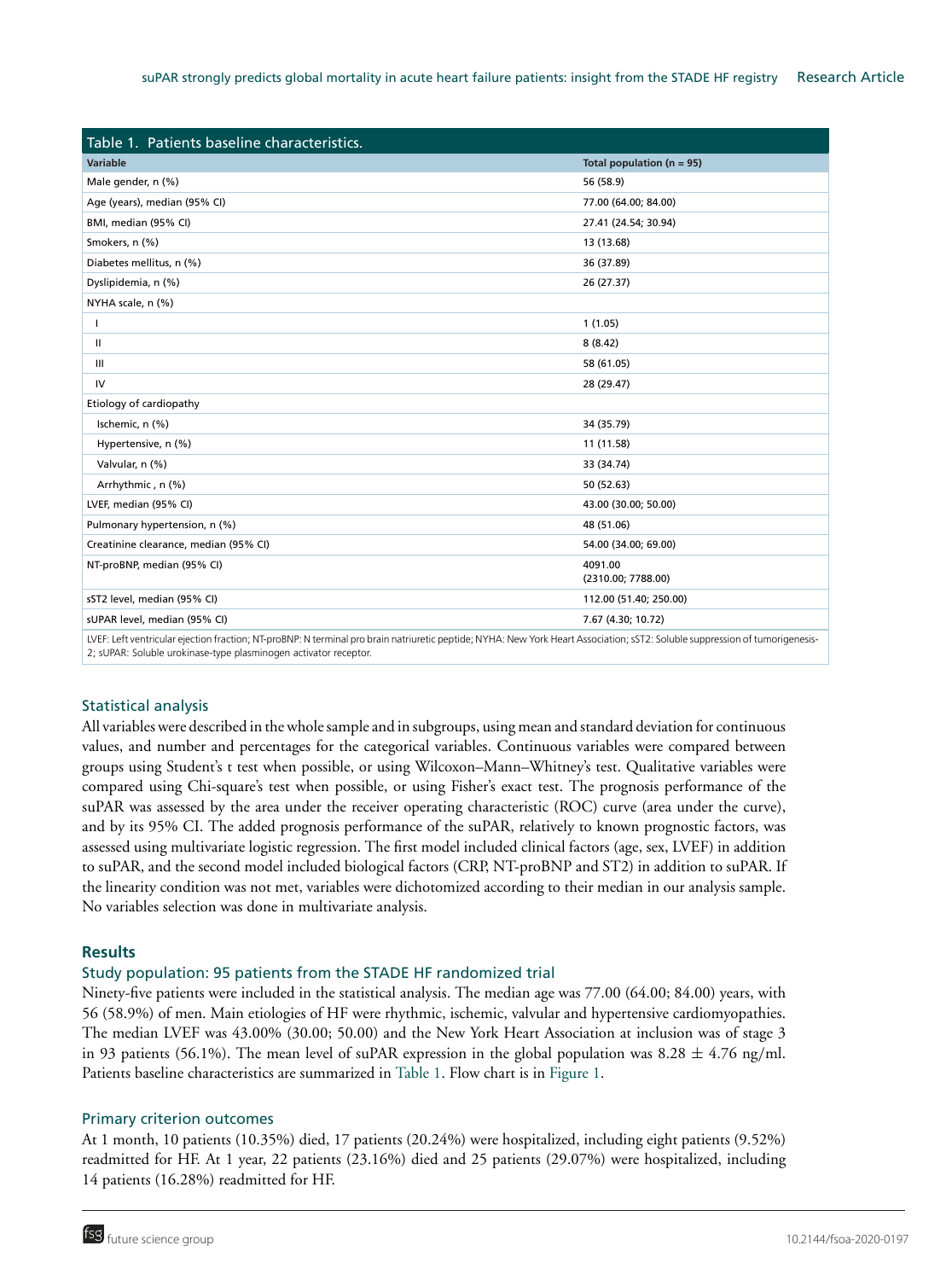

**Figure 1. Study flow chart.** The present study is an ancillary study of a randomized trial: NCT02963272. Patients from STADE-HF study had their data retrospectively assessed. suPAR level was measured at patient admission, regardless of study group. Initially, we included 123 participants in the STADE-HF study. Inside this population we could analyze the suPAR level in 47 patients from the control group and 50 patients in the sST2 group. Two patients withdrew consent during follow-up (one in the low sST2 group and one in the control group).

sST2: Soluble suppression of tumorigenesis-2; suPAR: Soluble urokinase-type plasminogen activator receptor.

## Univariate analysis for suPAR level & outcomes at one month

At 1 month, the suPAR level of expression was significantly higher in the group of patients who died (7.90  $\pm$ 4.35 ng/ml vs  $11.94 \pm 6.86$  ng/ml; p < 0.05), but there was no significant difference according to the readmission on the first month (8.09  $\pm$  4.58 ng/ml vs 6.97  $\pm$  3.18; p = 0.61); similarly no difference according readmission for heart failure within the first month  $(8.01 \pm 4.41 \text{ ng/ml vs } 6.53 \pm 3.68; \text{ p} = 0.37, \text{ respectively}).$ 

### Univariate analysis for suUPAR level & outcomes at one year

At 1 year, the suPAR level of expression was significantly higher in the group of patients who died (7.28  $\pm$ 4.27 ng/ml vs  $11.81 \pm 4.88$  ng/ml; p < 0.01), but there was no significant difference according if the patients were readmitted during the first year (7.90  $\pm$  4.71 ng/ml) or not (7.94  $\pm$  3.29; p = 0.46). There was no significant difference according if the patients were readmitted for heart failure during the first year (7.83  $\pm$  4.44 ng/ml) or not  $(8.34 \pm 3.81; p = [0.46])$ . The median of the suPAR was 7.54 ng/ml. We separated the patients into two subgroups: high level (49 patients with SUPAR >7.54 ng/ml) or low (46 patients with suPAR <7.54 ng/ml). In the group of patients with a high level of suPAR expression, the rate of death of any cause was higher at 1 month  $(16.33 \text{ vs } 4.35\%; p = 0.09)$  and at 1 year  $(38.78 \text{ vs } 6.52\%; p = 0.01)$ .

## ROC curves for high suPAR level predict the risk of death.

ROC curves for high suPAR level to predict death of readmission are shown in Figure 2.

## Multivariate analysis for suPAR adjusted with age, LVEF & gender

The multivariate analysis was adjusted for age, gender, and LVEF (Table 2). suPAR was positively associated with the risk of death at one month ( $p < 0.01$ ) and at one year ( $p < 0.01$ ), independently of the other variables in the model. Each increase of one suPAR ng/ml was associated with an odds ratio (OR) of 1.28 for death at 1 month (95% CI: 1.07–1.52; p < 0.01) and an OR of 1.31 for death at one year (95% CI: 1.13–1.51). Age was also positively associated with death at one month ( $p = 0.05$ ) and 1 year ( $p < 0.01$ ) and LVEF was negatively associated with death at 1 month ( $p = 0.02$ ) but not at 1 year ( $p = 0.17$ ). Female gender was significantly associated with death at one year (p = 0.04). suPAR was not associated with the risk of all-cause readmission at one month (p = 0.43) and one year ( $p = 0.78$ ).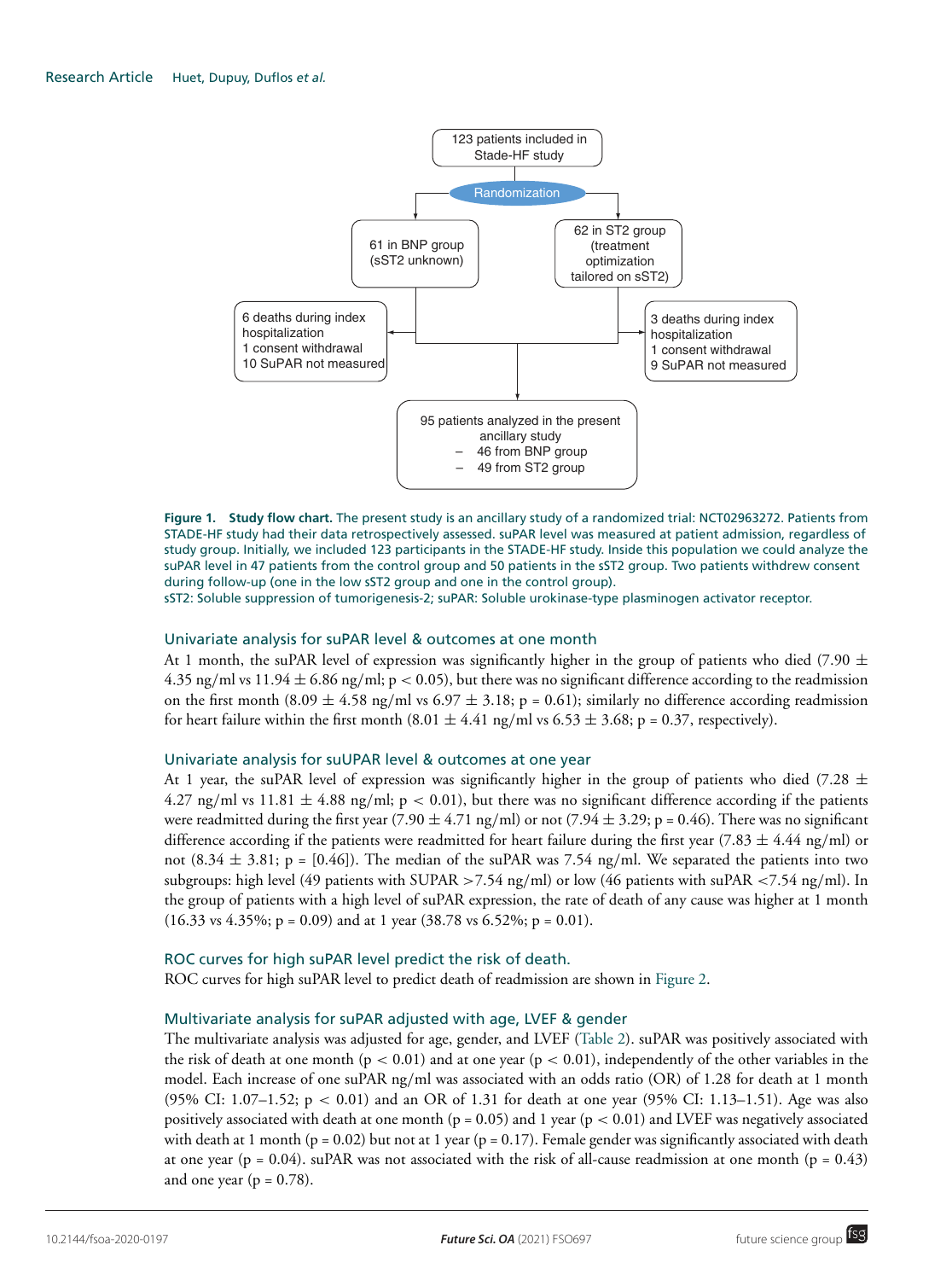

**Figure 2. Receiver operating characteristic curves for soluble urokinase-type plasminogen activator receptor prediction of clinical outcomes at 1 month (A) and 1 year (B).** A 1 month suPAR predicted the risk of death, hospitalization and hospitalization for heart failure with an estimated AUC of 0.7 (0.51–0.89), 0.54 (0.38–0.70) and 0.7 (0.38–0.81), respectively. A 1 year suPAR predicted the risk of death, hospitalization and hospitalization for heart failure with an estimated AUC of 0.8 (0.68–0.92), 0.55 (0.41–0.69) and 0.56 (0.39–0.73), respectively. AUC: Area under the curve; suPAR: Soluble urokinase-type plasminogen activator receptor.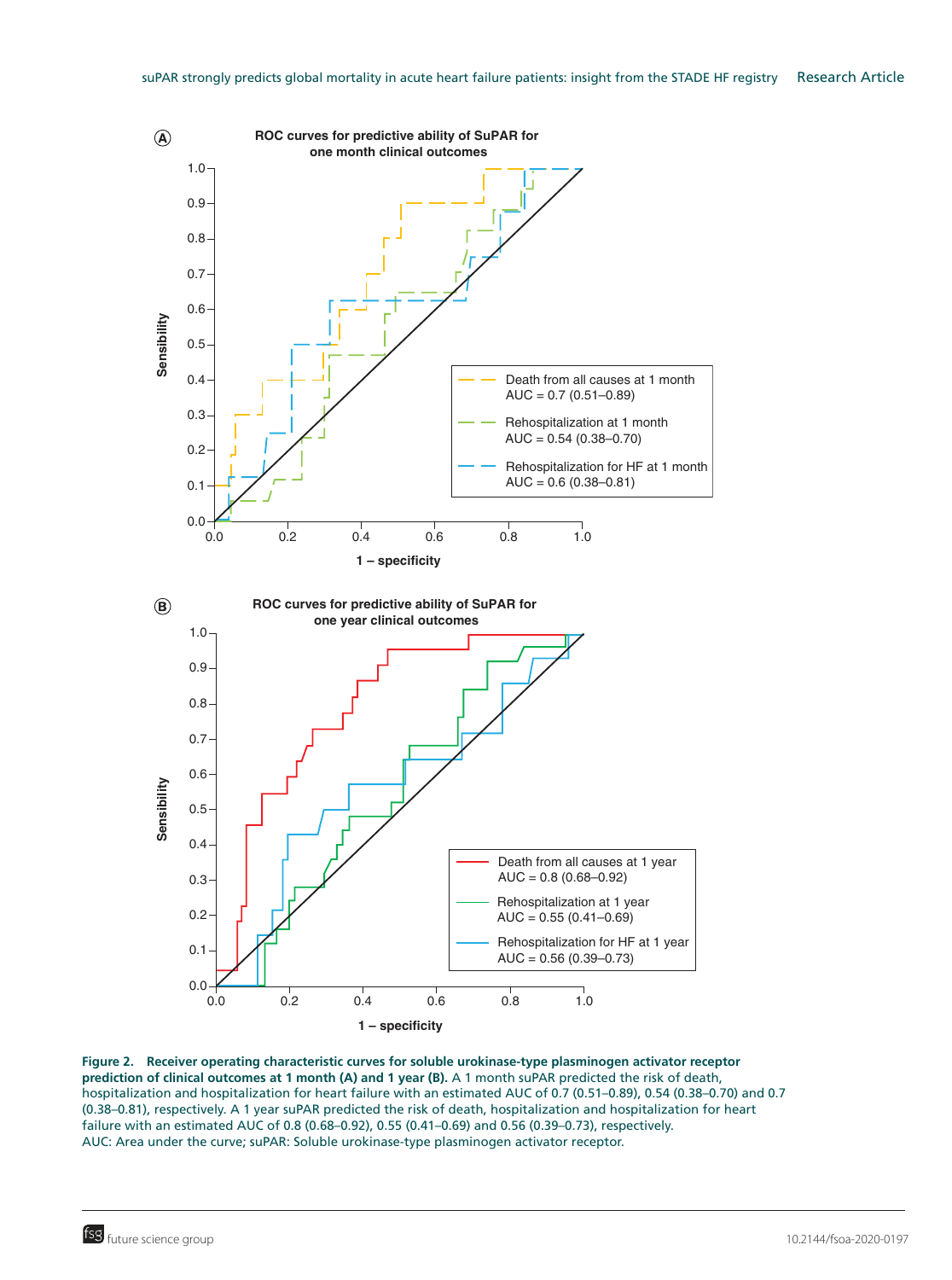| Table 2. Multivariate analyses adjusted for clinical factors. |                                         |         |                                                            |         |                                                                |         |                                        |         |                                                           |         |                                                               |         |
|---------------------------------------------------------------|-----------------------------------------|---------|------------------------------------------------------------|---------|----------------------------------------------------------------|---------|----------------------------------------|---------|-----------------------------------------------------------|---------|---------------------------------------------------------------|---------|
|                                                               | <b>Adiusted OR for 1</b><br>month death |         | <b>Adiusted OR for 1</b><br>month all-cause<br>readmission |         | <b>Adiusted OR for 1</b><br>month heart failure<br>readmission |         | <b>Adiusted OR for 1</b><br>vear death |         | <b>Adiusted OR for 1</b><br>year all-cause<br>readmission |         | <b>Adjusted OR for 1</b><br>year heart failure<br>readmission |         |
|                                                               | OR (95%<br>CI                           | p-value | OR (95%<br>CI                                              | p-value | OR (95%<br>CI                                                  | p-value | OR (95%<br>CI                          | p-value | OR (95%<br>CI                                             | p-value | OR (95%<br>CI                                                 | p-value |
| <b>sUPAR</b>                                                  | 1.28<br>$(1.07 - 1.52)$                 | 0.006   | 0.94<br>$(0.82 - 1.09)$                                    | 0.428   | 0.60<br>$(0.13 - 2.75)$                                        | 0.513   | 1.31<br>$(1.13 - 1.51)$                | < 0.001 | 1.02<br>$(0.91 - 1.14)$                                   | 0.782   | 1.03<br>$(0.9 - 1.18)$                                        | 0.656   |
| Age                                                           | 1.09<br>$(1.00 - 1.18)$                 | 0.047   | 0.98<br>$(0.94 - 1.02)$                                    | 0.233   | $(0.95 - 1.05)$                                                | 0.946   | 1.09<br>$(1.02 - 1.16)$                | 0.008   | 0.97<br>$(0.93 - 1.00)$                                   | 0.063   | 0.98<br>$(0.94 - 1.02)$                                       | 0.374   |
| Sex (female)                                                  | 0.25<br>$(0.03 - 1.98)$                 | 0.190   | 1.08<br>$(0.31 - 3.71)$                                    | 0.908   | 0.73<br>$(0.14 - 3.93)$                                        | 0.718   | 0.2<br>$(0.04 - 0.90)$                 | 0.036   | 0.9<br>$(0.31 - 2.61)$                                    | 0.851   | $(0.29 - 3.51)$                                               | 0.996   |
| <b>LVEF</b>                                                   | 0.93<br>$(0.88 - 0.99)$                 | 0.016   | 0.99<br>$(0.95 - 1.03)$                                    | 0.615   | 1.01<br>$(0.95 - 1.07)$                                        | 0.763   | 0.97<br>$(0.93 - 1.01)$                | 0.166   | $(0.97 - 1.04)$                                           | 0.958   | 1.01<br>$(0.97 - 1.06)$                                       | 0.640   |

Logistic model adjusted for suPAR, age, sex and LVEF. Odds ratios are given for 1 unit increase unless indicated by odds ratio for variable higher than median vs above. LVEF: Left ventricular ejection fraction; OR: Odds ratio; sUPAR: Soluble urokinase-type plasminogen activator receptor.

|              | Table 3. Multivariate analyses adjusted for biological factors. |         |                                                            |         |                                                                |         |                                        |         |                                                           |         |                                                               |         |
|--------------|-----------------------------------------------------------------|---------|------------------------------------------------------------|---------|----------------------------------------------------------------|---------|----------------------------------------|---------|-----------------------------------------------------------|---------|---------------------------------------------------------------|---------|
|              | <b>Adjusted OR for 1</b><br>month death                         |         | <b>Adjusted OR for 1</b><br>month all-cause<br>readmission |         | <b>Adjusted OR for 1</b><br>month heart failure<br>readmission |         | <b>Adjusted OR for 1</b><br>vear death |         | <b>Adjusted OR for 1</b><br>vear all-cause<br>readmission |         | <b>Adjusted OR for 1</b><br>year heart failure<br>readmission |         |
|              | OR (95%<br>CI                                                   | p-value | OR (95%<br>CI)                                             | p-value | OR (95%<br>CI)                                                 | p-value | OR (95%<br>CI                          | p-value | OR (95%<br>CI)                                            | p-value | OR (95%<br>CI                                                 | p-value |
| <b>sUPAR</b> | 1.88<br>$(0.95 - 3.69)$                                         | 0.069   | 0.69<br>$(0.33 - 1.43)$                                    | 0.313   | 0.61<br>$(0.12 - 3.28)$                                        | 0.567   | 2.34<br>$(1.31 - 4.17)$                | 0.004   | 1.14<br>$(0.66 - 1.96)$                                   | 0.650   | 1.17<br>$(0.60 - 2.28)$                                       | 0.645   |
| $s-ST2$      | 1.57<br>$(0.67 - 3.67)$                                         | 0.303   | 1.86<br>$(0.55 - 6.36)$                                    | 0.320   | 0.53<br>$(0.20 - 1.40)$                                        | 0.199   | 1.52<br>$(0.86 - 2.71)$                | 0.151   | 0.70<br>$(0.40 - 1.22)$                                   | 0.210   | 0.74<br>$(0.39 - 1.41)$                                       | 0.361   |
| Nt-proBNP    | 0.99<br>$(0.58 - 1.69)$                                         | 0.966   | 0.86<br>$(0.44 - 1.68)$                                    | 0.652   | 1.12<br>$(0.59 - 2.16)$                                        | 0.727   | 1.03<br>$(0.65 - 1.63)$                | 0.906   | 0.84<br>$(0.47 - 1.50)$                                   | 0.554   | 0.90<br>$(0.47 - 1.73)$                                       | 0.748   |
| <b>CRP</b>   | 2.04<br>$(1-4.14)$                                              | 0.048   | 1.03<br>$(0.48 - 2.19)$                                    | 0.944   | 3.02<br>$(0.56 - 16.5)$                                        | 0.201   | 1.35<br>$(0.80 - 2.29)$                | 0.262   | 1.31<br>$(0.66 - 2.57)$                                   | 0.441   | 1.69<br>$(0.48 - 5.95)$                                       | 0.416   |

Logistic model adjusted for suPAR, s-ST2, Nt-proBNP and CRP. Odds ratios are given for 1 unit increase unless indicated by odds ratio for variable higher than median vs above. CRP: C-reactive protein; Nt-proBNP: N terminal pro brain natriuretic peptide; OR: Odds ratio; sUPAR: Soluble urokinase-type plasminogen activator receptor.

# Multivariate analysis for suPAR adjustment with other biomarkers to predict the risk of death at 1 year

The multivariate analysis was then adjusted for NTproBNP, CRP, sST2. suPAR was positively associated with the risk of death at 1 year (p = 0.004), independently of the other variables in the model (Table 3). Each increase of one suPAR ng/ml was associated with an OR of 1.20 for death at one year (95% CI: 1.06–1.35;  $p = 0.004$ ).

# **Discussion**

The main findings of our study are:

- suPAR levels were independently associated with mortality at 1 month and 1 year for patients with acute HF, but without significant prediction of the hospitalization risk;
- Multivariate Cox analysis highlighted that suPAR was a stronger predictor for mortality than other biomarkers (including sST2, NT-proBNP or CRP) or clinical characteristics.

In the past decade, several prognostic biomarkers have been tested to evaluate HF patients prognosis in the setting of chronic state or decompensated HF, because these biomarkers could reflect distinct pathophysiological pathways including myocardial fibrosis, hypervolemia, myocardial stretch, inflammation or remodeling. CRP is considered classically as a reliable biomarker for systemic inflammation. CRP is produced mainly by hepatocytes but also by cardiovascular tissues upon infection or tissue injury [14,15]. Numerous studies have confirmed that patients with HF present both local and systemic inflammation, and reported that elevated serum levels of CRP is clearly related to cardiovascular events and to mortality independently of natriuretic peptides [16–18]. Recently, sST2 has rapidly emerged because of its pluripotent role in inflammation, mechanical strain, remodeling and fibrosis [12]. sST2 appears promising in prognostic prediction of mortality in patients with chronic HF. In previous study [6] we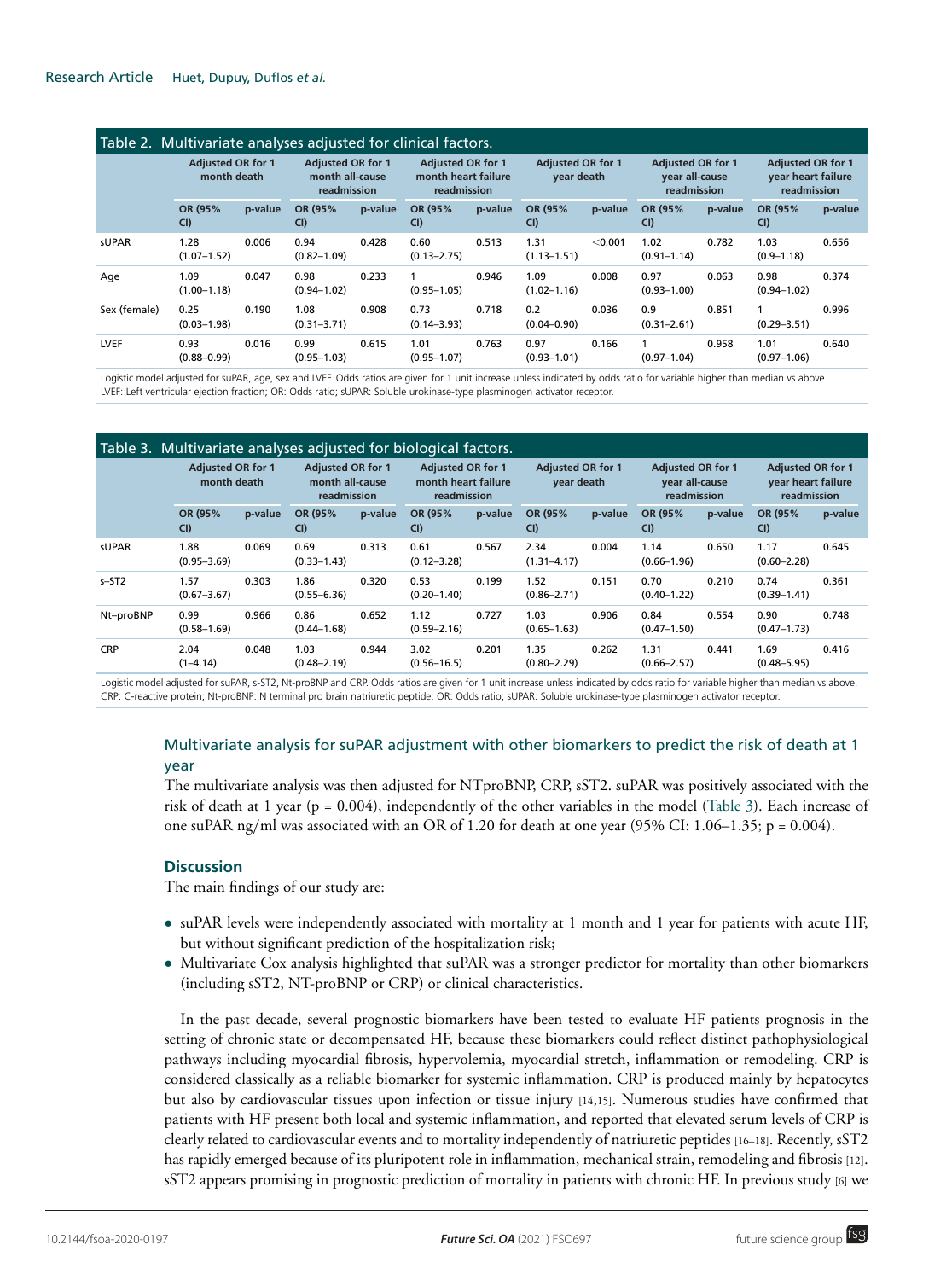have confirmed that ST2 alone is an important risk factor for 42-month all-cause or cardiovascular mortality in chronic HF patients. However, the STADE-HF trial failed to demonstrate a reduction in cardiac rehospitalization after an admission for acute HF [12].

In the field of biomarkers of global prognosis, our team has demonstrated that sST2 and GDF-15 can significantly improve the prognosis evaluation of HF patients [19]. This biomarkers could help us to guide therapy and nonpharmacologic adaptations (recurrent rehabilitations, integrative programs, etc.) [20]. Others could help to tailor more and more individualized approaches. In line, several studies had already demonstrated that high suPAR level was linked to the risk of both cardiovascular events and all-cause mortality in the global population [21]. Inflammatory processes are strongly associated with acute and chronic heart failure. Pro-inflammatory cytokines are promoting cardiac hypertrophy, fibrosis and apoptosis, leading to ventricular dysfunction and heart failure [22]. When inflammatory cells are activated by cytokines, the expression of uPAR is upregulated, released into the extra cellular matrix in a soluble form, thus suPAR level increases in the blood. suPAR reflects then an immune activation and is increased in various pathologies settings as cancer, diabetes, infection as well as cardiovascular diseases [23]. However, this biomarkers could provide different information from CRP. Indeed, suPAR has been reported to provide prognostic information in patient with HF [24], but was also able to predict accurately all-cause mortality and recurrent myocardial infarction (MI) after primary myocardial ischemic event, whereas CRP failed in this indication [22]. Similarly, suPAR was independently associated with subsequent new-onset AF in a population of recently hospitalized patients [25]. The concept of exploring different biomarkers involved in inflammation by different pathways could help to understand the pathophysiology of the disease but also in the therapeutic decisionmaking. Here, we found that suPAR was significantly associated with long term mortality risk on multivariate analysis, but was not associated with the risk of hospitalization, while CRP, NTproBNP and ssT2 proved to be effective to this purpose. suPAR was a better prognostic tool over sST2 and was predictive of adverse outcome after adjustment on clinical confounders, over other biomarkers.

In other words, suPAR could provide additional information to natriuretic peptide, CRP and sST2, all these biomarkers could be proposed as parts of a kind of biological Swiss knife, in order to adequately tailor individualized management of patients with HF [26]. Indeed, suPAR could ultimately provide information about patient prognosis over the cardiological status, as suggested by the fact that it failed to predict the risk of cardiac re admission.

### **Conclusion**

High suPAR levels during hospitalization for acute HF were highly predictive for the risk of mortality, but not the risk of readmission. These observations emphasize the importance of suPAR measurement on initial presentation in patients with suspected HF, to identify high risk patients who will need short term follow-up and intensive treatment titration.

### **Future perspective**

Here is demonstrated that high suPAR levels during hospitalization for acute HF were highly predictive for the risk of mortality, but not readmission. Multi-inflammatory biomarkers is interesting because it provides complementary information for prognosis stratification. The concept of exploring different biomarkers involved in inflammation by different pathways could help in understanding the pathophysiology of the disease but also in the therapeutic decision-making. The pathophysiology of HF is multifactorial and combines local and systemic inflammation. Biomarkers specifically targeting one metabolic pathway are needed and could improve the understanding of this heterogeneous pathology. However, suPAR seems to be some kind of global biomarker. Our team is exploring this biomarker in severe acute heart failure and cardiogenic shock as well. All these biomarkers could be proposed as parts of a kind of biological 'Swiss knife', in order to adequately tailor individualized management of patients with HF.

### Author contributions

F Huet, AM Dupuy contributed in patient inclusion, redaction and analysis. C Duflos contributed in statistics and data management. F Roubille and JP Cristol did the supervision. CA Reis, N Kuster, S Aguilhon contributed in patient inclusion.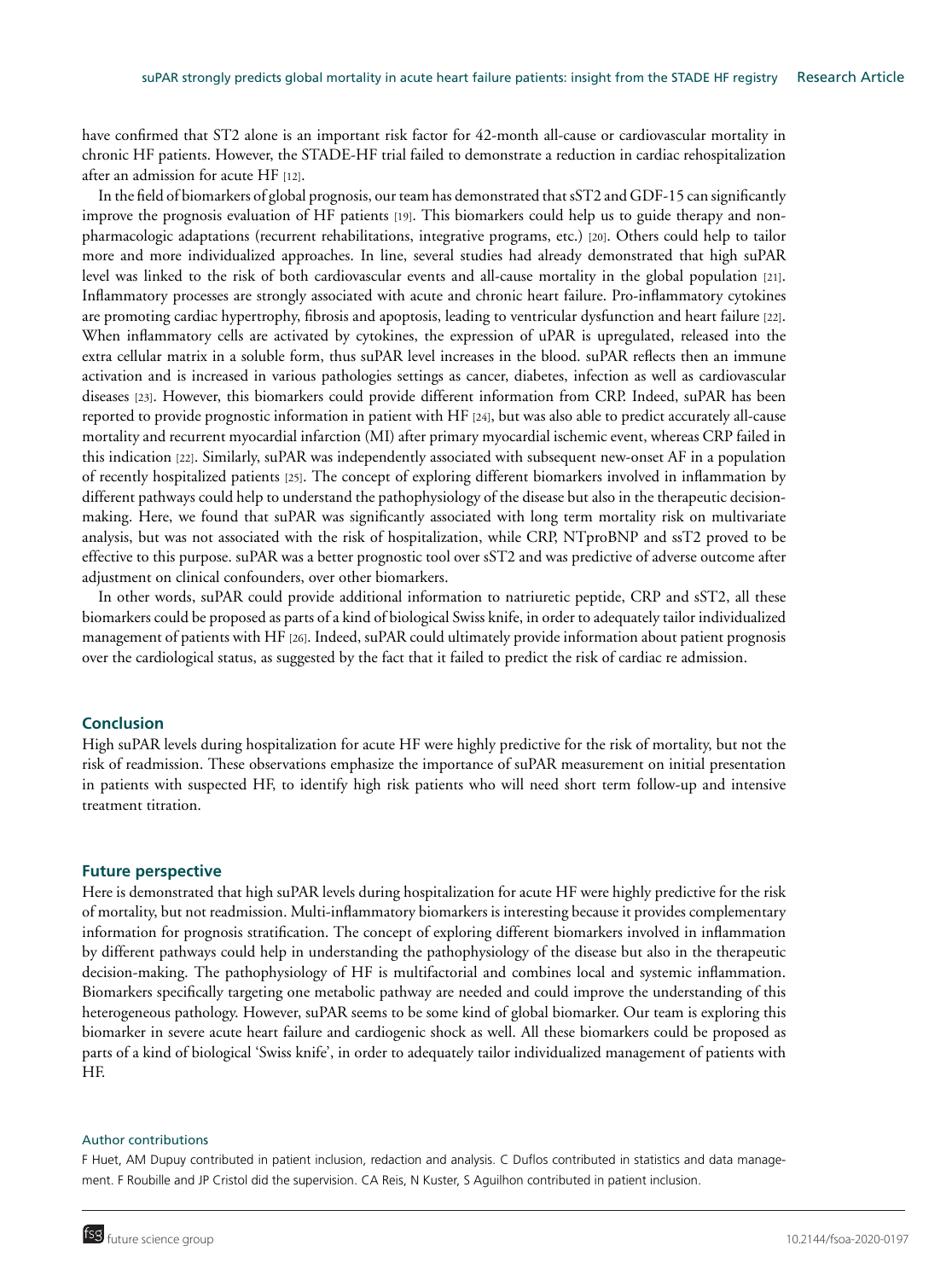#### Financial & competing interests disclosure

The authors have no relevant affiliations or financial involvement with any organization or entity with a financial interest in or financial conflict with the subject matter or materials discussed in the manuscript. This includes employment, consultancies, honoraria, stock ownership or options, expert testimony, grants or patents received or pending, or royalties.

No writing assistance was utilized in the production of this manuscript.

#### Ethical conduct of research

The authors state that the study protocol was approved by local committee of ethics and declared on clinicaltrials.gov (NCT02963272). All participants signed a written consent form and were aware of their right to withdraw from the study at any time.

#### Open access

This work is licensed under the Creative Commons Attribution 4.0 License. To view a copy of this license, visit http://[creativecommons.org](http://creativecommons.org/licenses/by/4.0/)/licenses/by/4.0/

## Summary points

- Heart failure (HF) is a leading cause of hospitalization, morbidity and mortality, and represents a tremendous burden to healthcare systems.
- Hospital (re)admissions remain frequent and the main determinant of costs and identifying patients at risk of readmission or poor outcome is challenging.
- Urokinase-type plasminogen activator receptor (UPAR) is a glycoprotein involved in tissue reorganization events and regulation of plasminogen. Under inflammatory stimulation the protein detaches from cell surface and transform into its soluble form (soluble urokinase-type plasminogen activator receptor [suPAR]), increasing its serum level.
- We used the cohort of patients from the STADE-HF (Soluble Suppression of Tumorigenesis-2 [sST2] as a Help for Management of Diagnosis, Evaluation and Management of HF) trial. Every patient was hospitalized for acute heart failure.
- Ninety-five patients were included in the statistical analysis.
- At 1 month, the suPAR level of expression was significantly higher in the group of patients who died (7.90  $\pm$ 4.35 ng/ml vs 11.94  $\pm$  6.86 ng/ml; p < 0.05), but there was no significant difference according to the readmission on the first month (8.09  $\pm$  4.58 ng/ml vs 6.97  $\pm$  3.18; p = 0.61); similarly no difference according readmission for heart failure within the first month (8.01  $\pm$  4.41 ng/ml vs 6.53  $\pm$  3.68; p = 0.37, respectively).
- The multivariate analysis was then adjusted for NTproBNP, CRP, sST2. suPAR was positively associated with the risk of death at one year ( $p = 0.004$ ), independently of the other variables in the model. Each increase of one suPAR ng/mL was associated with an odds ratio of 1.20 for death at one year (95% CI: 1.06–1.35; p = 0.004).
- In the past decade, several prognostic biomarkers have been tested to evaluate HF patients prognosis in the setting of chronic state or decompensated HF, because these biomarkers could reflect distinct pathophysiological pathways including myocardial fibrosis, hypervolemia, myocardial stretch, inflammation or remodeling.
- sST2 and GDF-15 can significantly improve the prognosis evaluation of HF patients.
- High suPAR level was linked to the risk of both cardiovascular events and all-cause mortality in the global population
- The concept of exploring different biomarkers involved in inflammation by different pathways could help to understand the pathophysiology of the disease but also in the therapeutic decision-making.
- All these biomarkers could be proposed as parts of a kind of biological Swiss knife, in order to adequately tailor individualized management of patients with HF.

### **References**

- 1. Ponikowski P, Voors AA, Anker SD *et al.* 2016 ESC Guidelines for the diagnosis and treatment of acute and chronic heart failure: The Task Force for the diagnosis and treatment of acute and chronic heart failure of the European Society of Cardiology (ESC). Developed with the special contribution of the Heart Failure Association (HFA) of the ESC. *Eur. J. Heart Fail.* 18(8), 891–975 (2016).
- 2. Pocock SJ, Ariti CA, McMurray JJV *et al.* Predicting survival in heart failure: a risk score based on 39 372 patients from 30 studies. *Eur. Heart J.* 34(19), 1404–1413 (2013).
- 3. Wang TJ, Wollert KC, Larson MG *et al.* Prognostic utility of novel biomarkers of cardiovascular stress: the Framingham Heart Study. *Circulation* 126(13), 1596–1604 (2012).
- 4. AbouEzzeddine OF, McKie PM, Dunlay SM *et al.* Suppression of tumorigenicity 2 in heart failure with preserved ejection fraction. *J. Am. Heart Assoc.* 6(2), 2017).